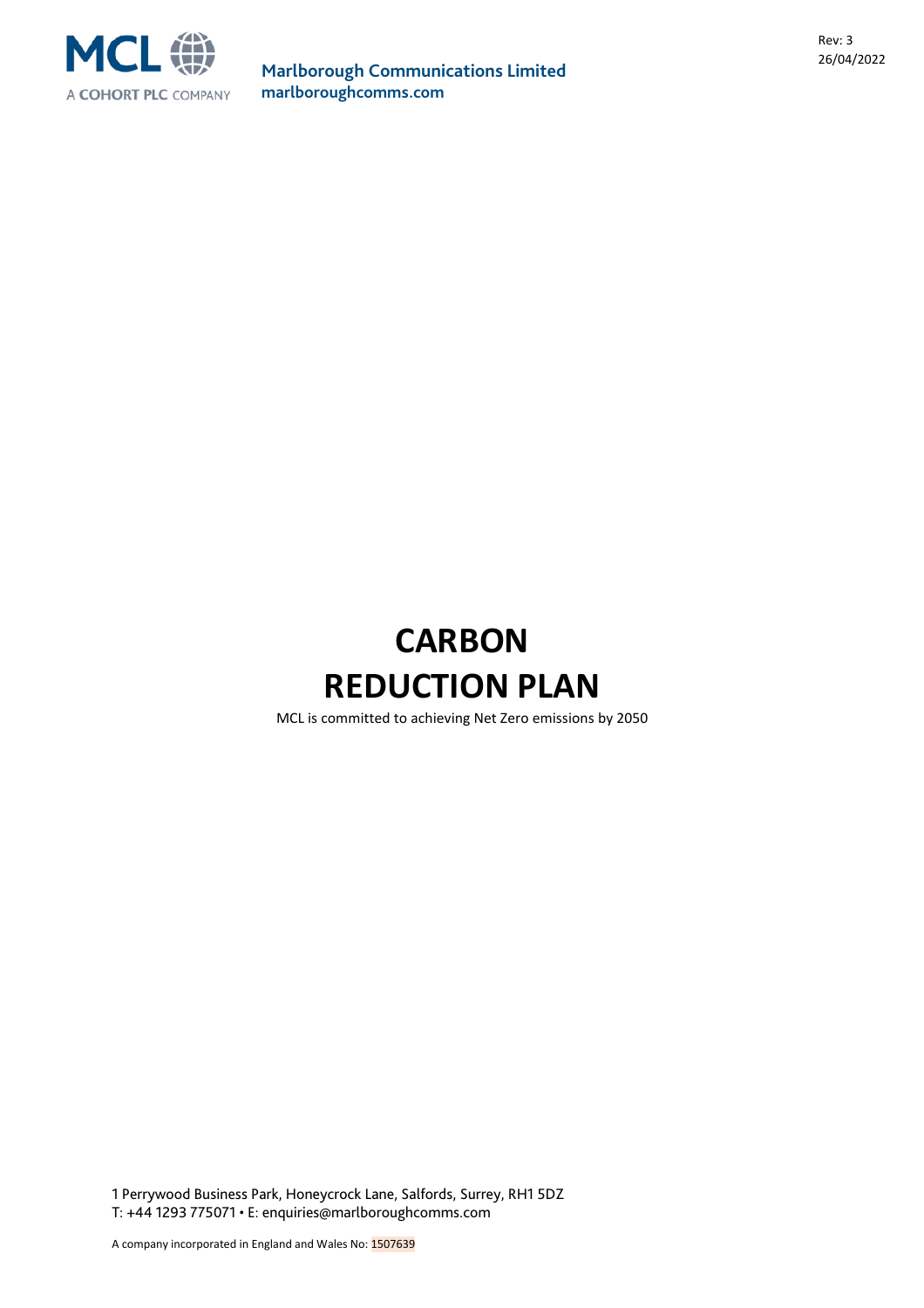

# **MCL-G-00016 MCL Carbon Reduction Plan**

**Supplier name:** Marlborough Communications Limited (**MCL**)

**Publication date:** April 2022

#### **Commitment to achieving Net Zero**

MCL is committed to achieving Net Zero emissions by 2050

#### **Baseline Emissions Footprint**

Baseline emissions are a record of the greenhouse gases that have been produced in the past and were produced prior to the introduction of any strategies to reduce emissions. Baseline emissions are the reference point against which emissions reduction can be measured.

| <b>Baseline Year: 2021</b>                                                                                                                                                                           |                            |  |
|------------------------------------------------------------------------------------------------------------------------------------------------------------------------------------------------------|----------------------------|--|
| Additional Details relating to the Baseline Emissions calculations.                                                                                                                                  |                            |  |
| This is MCL's baseline year and as such this is the first set of figures produced. These<br>figures will be used as the current reporting figures as well as baseline for the initial<br>submission. |                            |  |
| <b>Baseline year emissions:</b>                                                                                                                                                                      |                            |  |
| <b>EMISSIONS</b>                                                                                                                                                                                     | TOTAL (tCO <sub>2</sub> e) |  |
| Scope 1                                                                                                                                                                                              | 21.38                      |  |
| Scope 2                                                                                                                                                                                              | 0.00                       |  |
| Scope 3 (Included Sources)                                                                                                                                                                           | 625.05                     |  |
| <b>Total Emissions</b>                                                                                                                                                                               | 646.43                     |  |

1 Perrywood Business Park, Honeycrock Lane, Salfords, Surrey, RH1 5DZ T: +44 1293 775071 • E: enquiries@marlboroughcomms.com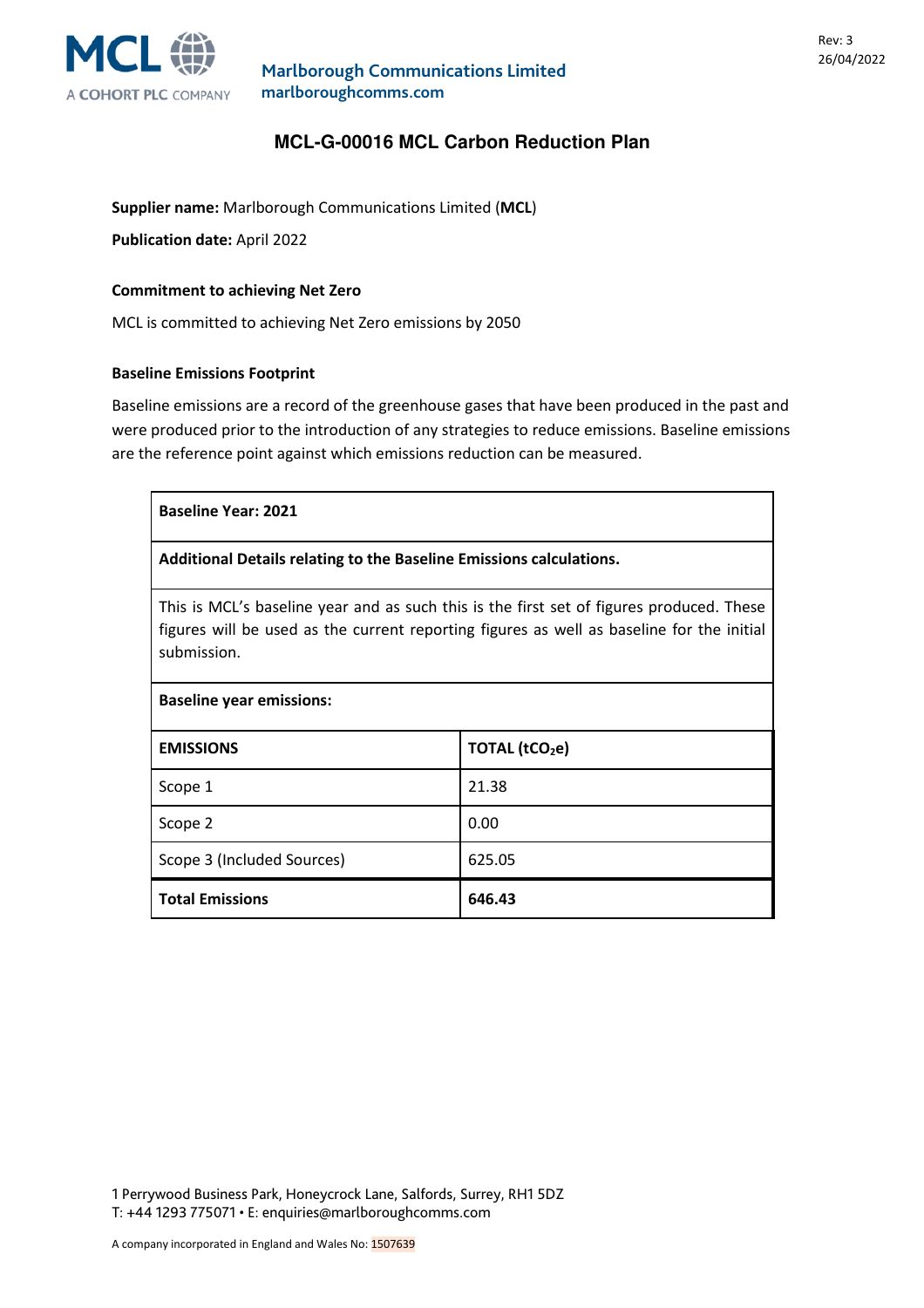

### **Current Emissions Reporting**

| <b>Reporting Year: 2021</b> |                            |  |
|-----------------------------|----------------------------|--|
| <b>EMISSIONS</b>            | TOTAL (tCO <sub>2</sub> e) |  |
| Scope 1                     | 21.38                      |  |
| Scope 2                     | 0.00                       |  |
| Scope 3 (Included Sources)  | 625.05                     |  |
| <b>Total Emissions</b>      | 646.43                     |  |

#### **Emissions reduction targets**

To continue our progress to achieving Net Zero, we have adopted the following carbon reduction targets.

We project that our carbon emissions per £m turnover, will decrease over the next five years from 35.90 tCO<sub>2</sub>e/£M to 20.67 tCO<sub>2</sub>e/£M by 2026. This is a reduction of 42.4%.

Progress against these targets can be seen in the graph below:



#### **Carbon Reduction Projects**

#### **Completed Carbon Reduction Initiatives**

The following environmental management measures and projects have been implemented since the 2021 baseline.

1 Perrywood Business Park, Honeycrock Lane, Salfords, Surrey, RH1 5DZ T: +44 1293 775071 • E: enquiries@marlboroughcomms.com